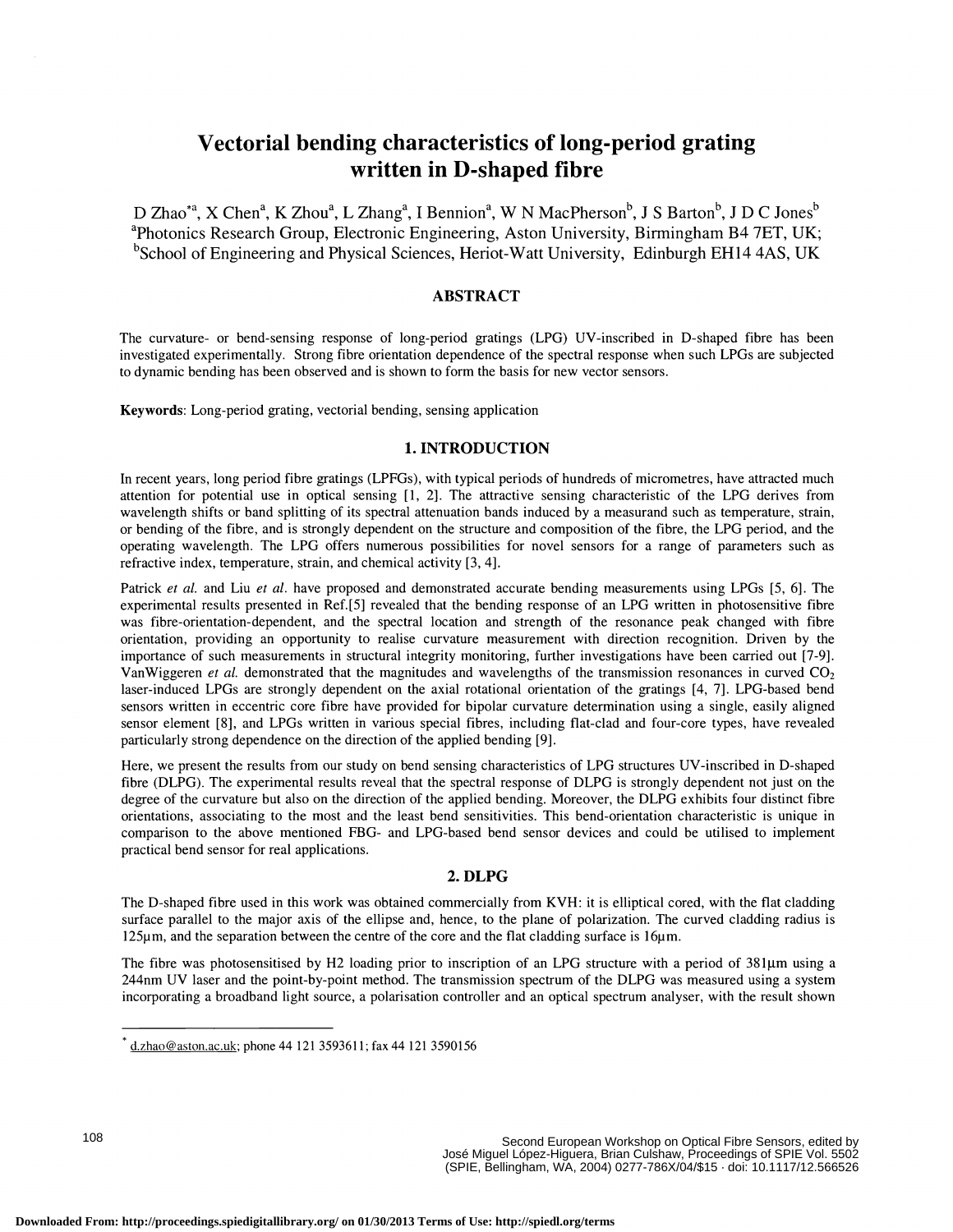in Fig. 1 . In general, two series of peaks in the transmission spectrum due to the fibre birefringence were observed, save for the cases corresponding to light input linearly polarised along either the fast or the slow axis of the fibre. By adjusting the polarisation controller, one series of peaks could be eliminated whilst retaining the other; the extinction ratio of the retained transmission peak at 1629.66nm was 8.48dB (see the bold curve in Fig 1). Rotating the polarizer through 90°, the first series of transmission peaks was suppressed, and the orthogonally polarised peak at 1645.432nm recorded with an extinction ratio of 8.34dB.



Fig. 1 Transmission spectrum of DLPG. Two serials of peaks corresponding to the two polarization states

## 3. EXPERIMENTAL RESULTS

The four-point bending system illustrated in Ref.9 was used to determine the response of the DLPG to bending. Experiments were conducted to determine the spectral responses of DLPGs to variations of curvature for different orientations of the fibre. The grating transmission spectrum during bending was monitored using an optical spectrum analyser with 1nm resolution. The fibre was rotated through a series of angles from  $0^\circ$  to 270 $^\circ$ , and the wavelength shift of the bending-induced loss peak was measured at each position.

We observed strong directional bending sensitivity characteristics in the DLPG structure with bending applied at different fibre orientations. For each rotational orientation, the DLPG response was examined for a series of induced curvatures in the range 0 to  $8m<sup>-1</sup>$ . To ensure that the axial (x-direction) orientation of the DLPG could be changed without twist, relative to the plane of curvature (y-z plane), the fibre was marked with a degree scale at both ends. The LPG was axially rotated to a different orientation by first returning the metal plate to zero curvature and then returning the fibre to the same starting position on the metal plate. Fig. 2 shows the six fibre orientations used in the experiments.



Fig.2 Different fibre orientations

The DLPG bending responses were found to be strongly dependent on the fibre orientation. With the fibre fixed at 0° orientation, as shown in Fig. 2, the wavelengths of all of the transmission loss peaks were unaltered by the bending. As the fibre was rotated from  $0^{\circ}$  to 120°, the peaks shifted markedly towards shorter wavelengths; with the fibre oriented at 270°, the shifts were towards longer wavelengths.

Fig. 3 (a) and (b) show the wavelength shifts of the two peaks, located initially at wavelengths of 1629.66nm and 1645.43nm, plotted against curvature for six different fibre orientations. It is clear that all of the responses exhibit reasonable linearity, and the peaks show similar shifting trends for a given orientation. The maximum bending sensitivities occurred at 90° for the negative-going wavelength response, and at 270° for the positive-going response. For one peak located at 1545.43nm, wavelength shifts of up to —20.O2nm and +22.78nm were observed at an applied curvature of 8.0m<sup>-1</sup> for the 90° and 270° fibre orientations, respectively, yielding corresponding bend sensitivities of  $-$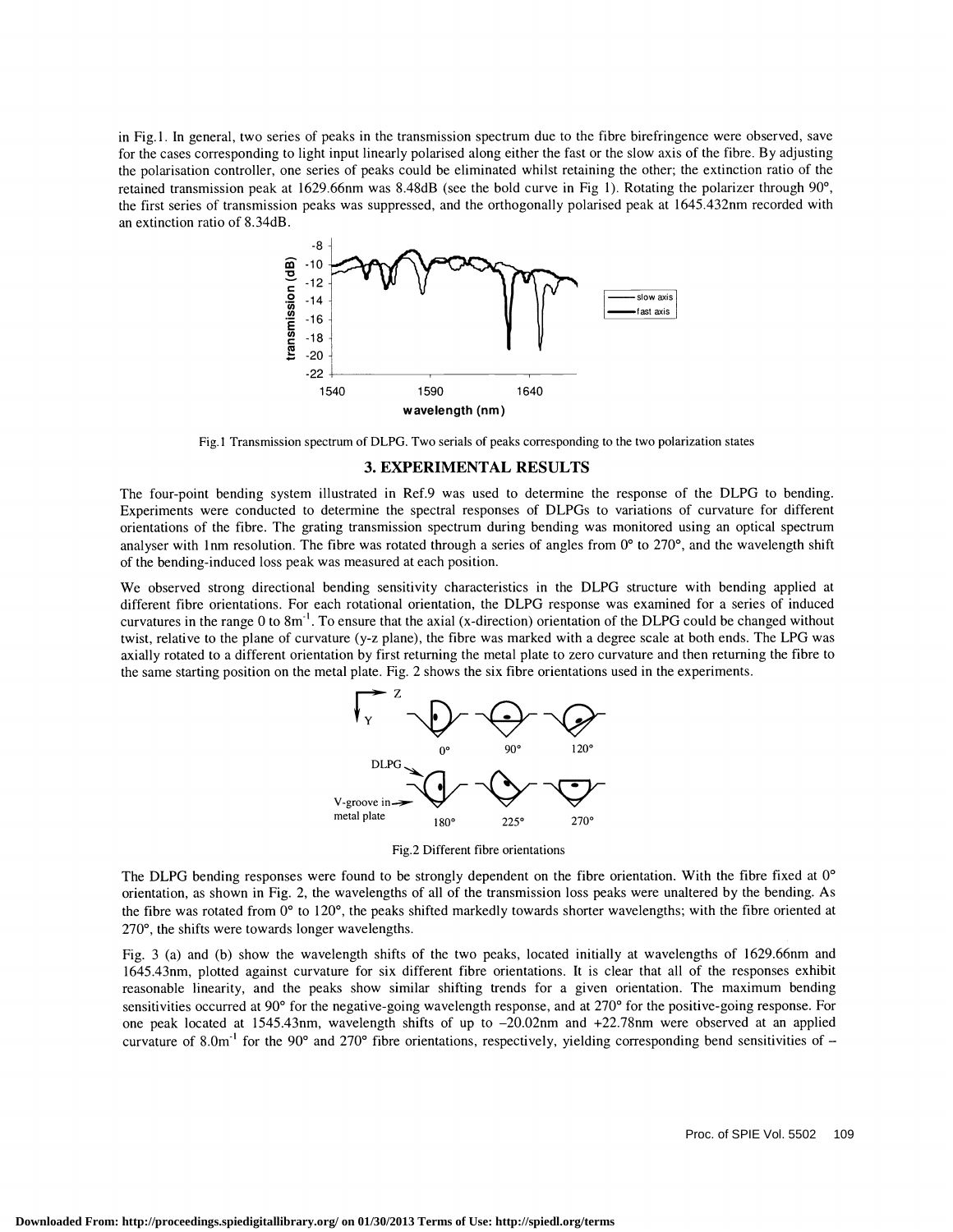$2.5$ nm/m<sup>-1</sup> and  $+2.85$ nm/m<sup>-1</sup>. At orientations of 0° and 180°, the maximum wavelength shift detected was less than 1nm which is at the limit of the resolution of the optical spectrum analyzer used, and these orientations are, in effect, bendinsensitive. It is important to note that the wavelength shift of the transmission loss peaks is function of the fibre orientation, ie that the bend sensitivity itself is a strong function of orientation, changing from positive through zero to negative values. Moreover, there are four distinct fibre orientations, at which the DLPG exhibits the most and the least bending sensitivities. This bend-orientation feature lends itself to exploitation in the development of vectorial curvature sensing elements for use in smart structural applications, as discussed below.



Fig.3 Wavelength shift of MCF-LPG against curvature at different orientations. (a) peak at  $1630$ nm; (b) peak at  $1645$ nm

The strong orientational dependence of the bending response of the DLPG derives from the asymmetrical location of the core relative to the geometrical centre of the cladding cross-section. Thus, when the fibre is bent at orientations such as  $225^\circ$  and  $270^\circ$ , the core is subject to expansive strain so that the LPG peaks move to longer wavelengths. Alternatively, for orientations such as  $90^{\circ}$  and  $120^{\circ}$ , the core undergoes compressive strain, resulting in a shift of the LPG peaks to shorter wavelengths.



Fig.4 The variation of wavelength space between two peaks under bending

Since the D-shaped fibre is polarisation-maintaining, it is appropriate to determine whether or not the applied bending results in a change of the fibre birefringence. For the DLPG, the wavelength separation between successive orthogonally polarised loss peaks gives a measure of the birefringence. We have measured this separation during the bending experiments with the results shown in fig. 4 for all six fibre orientations. The measured change of the wavelength separation is within  $\pm$ 1nm, indicating that the bending-induced birefringence change is insignificant. This result is to be expected since in this fibre the origin of the birefringence lies principally in the geometric shape of the core, which is not altered to any significant extent by bending.

## 4. POTENTIAL APPLICATIONS

#### 4.1 Directional shape sensor

Recently, there has been increased interest in utilising the bend sensitivity of the LPG for direct shape sensing. In a conventional strain-based shape sensor, curvature is calculated from a linear strain measurement at a known distance from the neutral axis of the structure. In contrast, the LPG exhibits direct bend sensitivity and can be used to measure